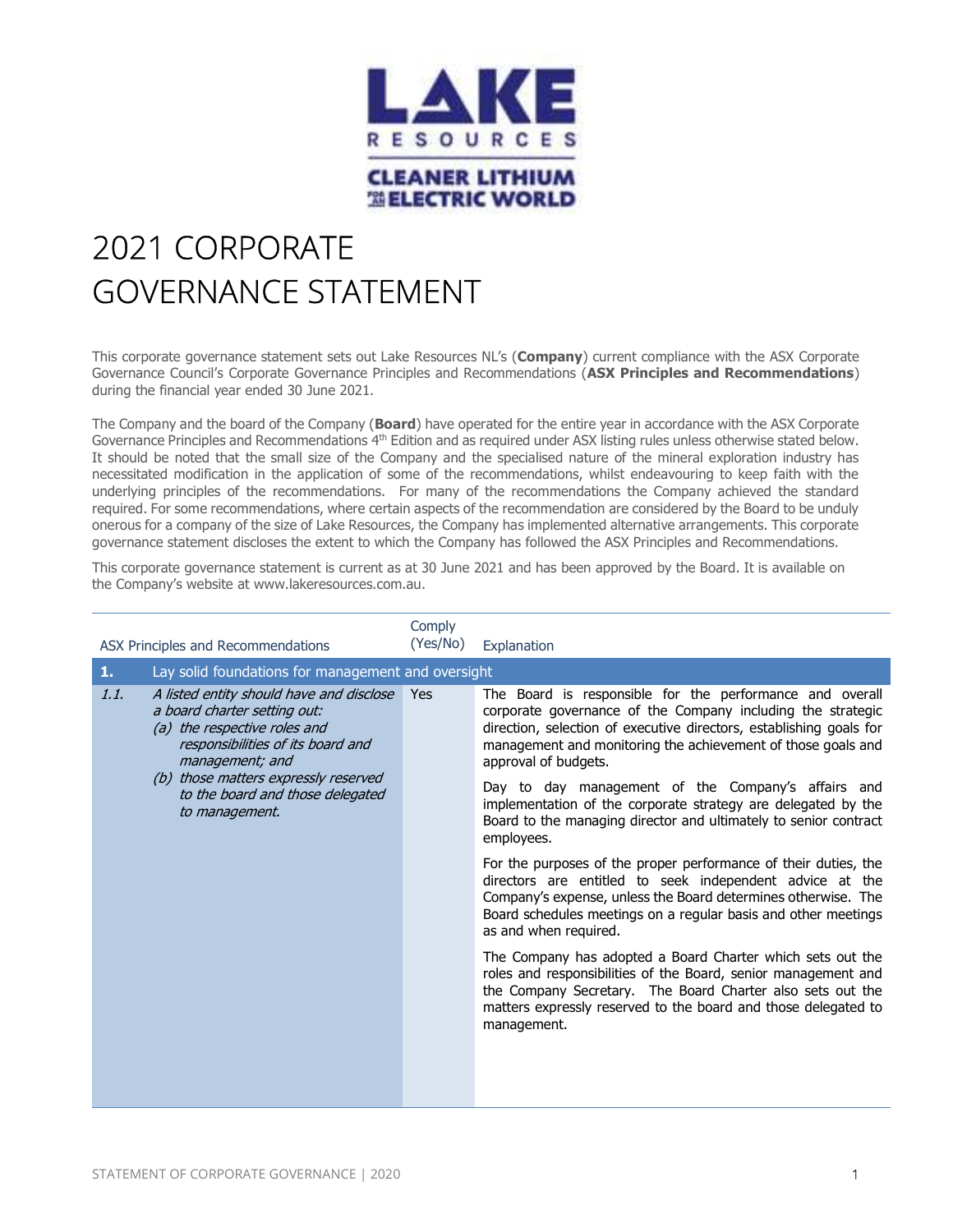

| ASX Principles and Recommendations |                                                                                                                                                                                                                                                                                                                                                               | Comply<br>(Yes/No) | Explanation                                                                                                                                                                                                                                                                                                                                                                                                                                                                                                                                                                                                                                                                                                                                                                                                                                                                                                                                                                                                                                                                                                                                                                                           |
|------------------------------------|---------------------------------------------------------------------------------------------------------------------------------------------------------------------------------------------------------------------------------------------------------------------------------------------------------------------------------------------------------------|--------------------|-------------------------------------------------------------------------------------------------------------------------------------------------------------------------------------------------------------------------------------------------------------------------------------------------------------------------------------------------------------------------------------------------------------------------------------------------------------------------------------------------------------------------------------------------------------------------------------------------------------------------------------------------------------------------------------------------------------------------------------------------------------------------------------------------------------------------------------------------------------------------------------------------------------------------------------------------------------------------------------------------------------------------------------------------------------------------------------------------------------------------------------------------------------------------------------------------------|
|                                    |                                                                                                                                                                                                                                                                                                                                                               |                    |                                                                                                                                                                                                                                                                                                                                                                                                                                                                                                                                                                                                                                                                                                                                                                                                                                                                                                                                                                                                                                                                                                                                                                                                       |
| 1.2.                               | A listed entity should:<br>(a) undertake appropriate checks<br>before appointing a person, or<br>putting forward to security holders<br>a candidate for election as a<br>director; and<br>(b) provide security holders with all<br>material information in its<br>possession relevant to a decision<br>on whether or not to elect or re-<br>elect a director. | <b>Yes</b>         | Appropriate background checks are carried out prior to the<br>appointment of new directors in respect of checking qualifications<br>and experience, and screening for bankruptcy or criminal<br>convictions.<br>A brief biography of each director is published on the Company's<br>website and in the annual financial reports of the Company.<br>Directors are elected by shareholders and, in accordance with<br>the Company's constitution; no Director may hold office for a<br>period longer than three years without standing for re-election<br>by shareholders at the Annual General Meeting. Each Director<br>appointed by the board of directors during the year will also, in<br>accordance with the Company's constitution, stand for re-<br>election at the next annual General Meeting following his or her<br>appointment. The Managing Director is not subject to this<br>clause as per the Constitution.<br>The Board ensures that the Notice of Meeting sent to all<br>shareholders prior to the AGM includes all material information<br>obtained by the Company to enable shareholders to make an<br>informed decision in respect of the re-election of directors at the<br>AGM. |
| 1.3.                               | A listed entity should have a written<br>agreement with each director and<br>senior executive setting out the terms<br>of their appointment.                                                                                                                                                                                                                  | Yes                | The Company has written agreements in place with its current<br>directors setting out the terms of their appointment.                                                                                                                                                                                                                                                                                                                                                                                                                                                                                                                                                                                                                                                                                                                                                                                                                                                                                                                                                                                                                                                                                 |
| 1.4.                               | The company secretary of a listed<br>entity should be accountable directly to<br>the board, through the chair, on all<br>matters to do with the proper<br>functioning of the board.                                                                                                                                                                           | <b>Yes</b>         | The Company Secretary reports directly and is accountable to the<br>Board in relation to all governance matters. The Company<br>Secretary advises the board members on governance matters,<br>implements adopted governance procedures and coordinates<br>circulation of meeting agendas and papers. The appointment and<br>removal of the Company Secretary is decided by the Board.                                                                                                                                                                                                                                                                                                                                                                                                                                                                                                                                                                                                                                                                                                                                                                                                                 |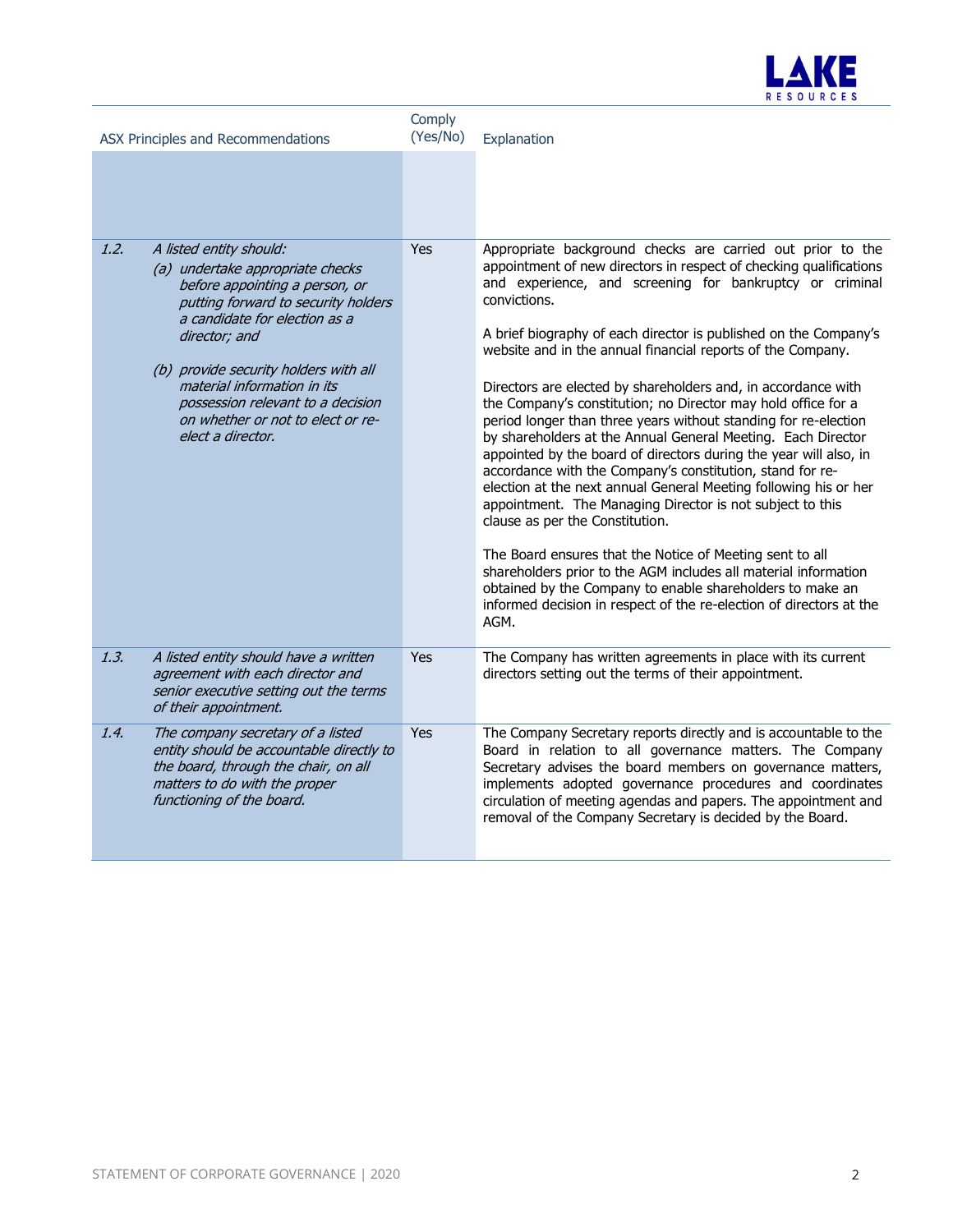

| ASX Principles and Recommendations                                                                                                                                                                                                                                                                                                                                                                                                                                                                                                                                                                                                                                                                                                                                                                                                                                                                                                                                                                                                                                                                                                                                                                                                                                                            | Comply<br>(Yes/No) | Explanation                                                                                                                                                                                                                                                                                                                                                                                                                                                                                                                                                                                                                                                                                                                      |
|-----------------------------------------------------------------------------------------------------------------------------------------------------------------------------------------------------------------------------------------------------------------------------------------------------------------------------------------------------------------------------------------------------------------------------------------------------------------------------------------------------------------------------------------------------------------------------------------------------------------------------------------------------------------------------------------------------------------------------------------------------------------------------------------------------------------------------------------------------------------------------------------------------------------------------------------------------------------------------------------------------------------------------------------------------------------------------------------------------------------------------------------------------------------------------------------------------------------------------------------------------------------------------------------------|--------------------|----------------------------------------------------------------------------------------------------------------------------------------------------------------------------------------------------------------------------------------------------------------------------------------------------------------------------------------------------------------------------------------------------------------------------------------------------------------------------------------------------------------------------------------------------------------------------------------------------------------------------------------------------------------------------------------------------------------------------------|
| 1.5.<br>A listed entity should:<br>(a) Have and disclose a diversity<br>policy;<br>(b) through its board or a committee<br>of the board set measurable<br>objectives for achieving gender<br>diversity in the composition of its<br>board, senior executive and<br>workforce generally; and<br>(c) disclose in relation to each<br>reporting period:<br>(1) the measurable objectives set<br>for that period to achieve<br>gender diversity<br>(2) the entity's progress towards<br>achieving those objectives;<br>and<br>$(3)$ either:<br>(A) the respective proportions<br>of men and women on the<br>board, in senior executive<br>positions and across the<br>whole workforce<br>(including how the entity<br>has defined "senior<br>executive" for these<br>purposes); or<br>(B) if the entity is a "relevant<br>employer" under the<br>Workplace Gender<br>Equality Act, the entity's<br>most recent "Gender<br>Equity Indicators", as<br>defined in and published<br>under that Act.<br>If the entity was in the S&P/ASX 300 indiex at<br>the commencement of the reporting period, the<br>measurable objective for achieving gender<br>diversity in the composition of its board should<br>be to have not less than 30% of its directors of<br>each gender within a specified period. | <b>No</b>          | The Board recognizes the importance of diversity in the workplace<br>including gender, ethnicity, cultural background and age. The<br>Company does not discriminate on any of these grounds for<br>appointments, remuneration or promotion or other matters.<br>However, because of the current small size of the Company and<br>the limited scope if its operations, the Company has not developed<br>or made formal disclosures in accordance with Recommendation<br>1.5 of the ASX Corporate Governance Council.<br>It should be noted that the Company has only four permanent<br>employees in Australia $-$ its exploration activities are usually<br>undertaken by contractors and consultants on an "as-needed"<br>basis. |
| A listed entity should:<br>1.6.<br>(a) have and disclose a process for<br>periodically evaluating the<br>performance of the board, its<br>committees and individual<br>directors; and                                                                                                                                                                                                                                                                                                                                                                                                                                                                                                                                                                                                                                                                                                                                                                                                                                                                                                                                                                                                                                                                                                         | <b>No</b>          | Because of the small size of the Company and the limited scope<br>of its operations, the Company has not established or disclosed a<br>formal process for evaluation of the Board, Board Committees or<br>individual directors. Nor has it been considered necessary to seek<br>outside assistance in performance evaluation.                                                                                                                                                                                                                                                                                                                                                                                                    |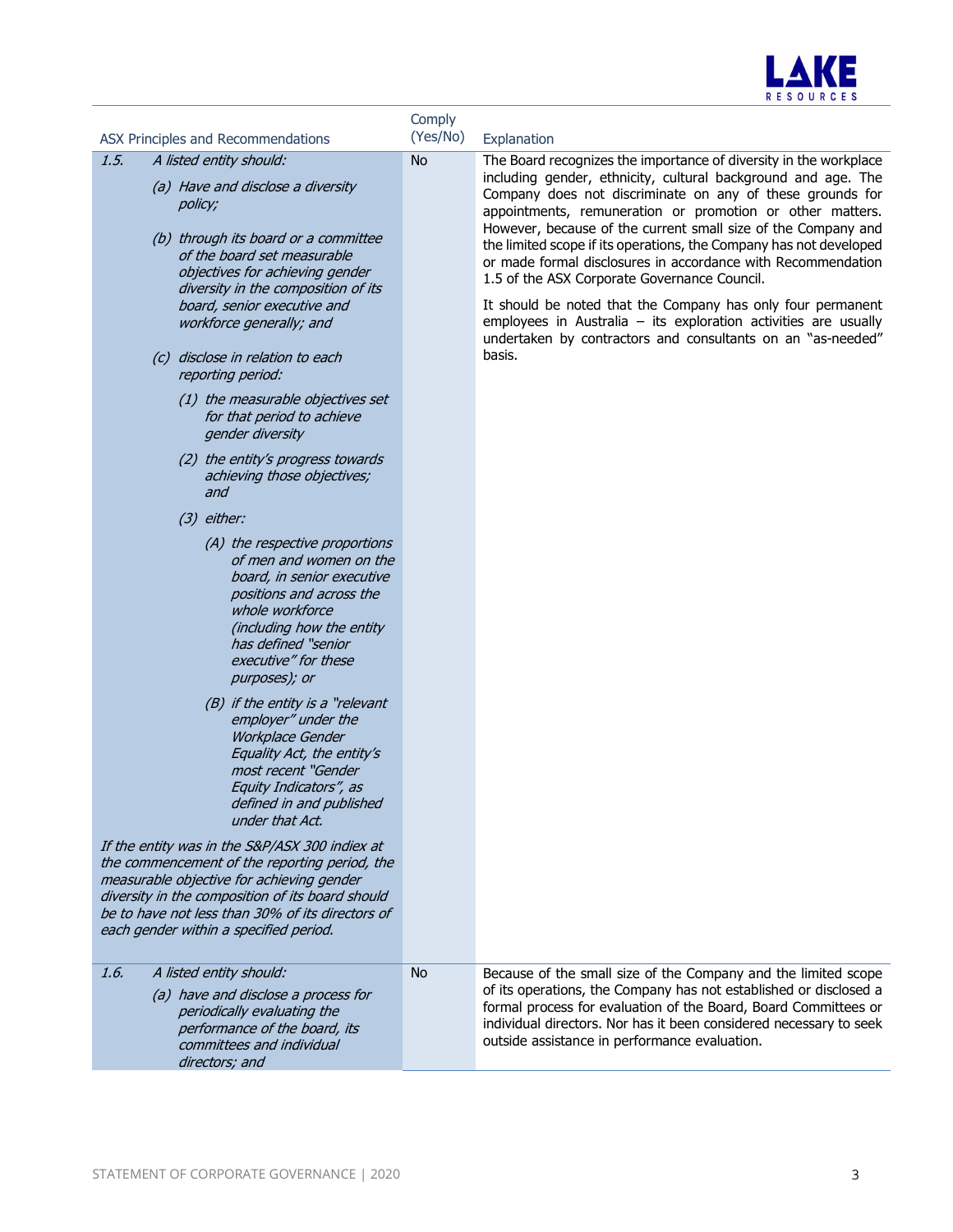

|      | ASX Principles and Recommendations                                                                                                                                                                                                                                                                                                                                                                                                                                                                                                                                                                                                                                                                                                                                                                        | Comply<br>(Yes/No) | Explanation                                                                                                                                                                                                                                                                                                                                                                                                                                                                                                                      |
|------|-----------------------------------------------------------------------------------------------------------------------------------------------------------------------------------------------------------------------------------------------------------------------------------------------------------------------------------------------------------------------------------------------------------------------------------------------------------------------------------------------------------------------------------------------------------------------------------------------------------------------------------------------------------------------------------------------------------------------------------------------------------------------------------------------------------|--------------------|----------------------------------------------------------------------------------------------------------------------------------------------------------------------------------------------------------------------------------------------------------------------------------------------------------------------------------------------------------------------------------------------------------------------------------------------------------------------------------------------------------------------------------|
|      | (b) disclose, in relation to each<br>reporting period, whether a<br>performance evaluation was<br>undertaken in the reporting period<br>in accordance with that process.                                                                                                                                                                                                                                                                                                                                                                                                                                                                                                                                                                                                                                  |                    | No evaluations were undertaken during the 2021 financial year                                                                                                                                                                                                                                                                                                                                                                                                                                                                    |
| 1.7. | A listed entity should:<br>(a) have and disclose a process for<br>evaluating the performance of its<br>senior executives at least once<br>every reporting period; and<br>(b) disclose for each reporting period<br>whether a performance evaluation<br>has been undertaken in<br>accordance with that process<br>during or in respect of that period.                                                                                                                                                                                                                                                                                                                                                                                                                                                     | <b>No</b>          | Because of the small size of the Company and the limited scope<br>of its operations, the Company has not established or disclosed a<br>formal process for evaluation of senior executives. As with<br>performance evaluation of directors, performance evaluation for<br>executives is a discretionary matter for consideration by the entire<br>board and in the normal course of events, the board reviews the<br>performance of the executives and management as a whole.                                                     |
| 2.   | Structure the board to be effective and add value                                                                                                                                                                                                                                                                                                                                                                                                                                                                                                                                                                                                                                                                                                                                                         |                    |                                                                                                                                                                                                                                                                                                                                                                                                                                                                                                                                  |
| 2.1. | The board of a listed entity should:<br>(a) have a nomination committee<br>which:                                                                                                                                                                                                                                                                                                                                                                                                                                                                                                                                                                                                                                                                                                                         | No.                | The Company does not have a nomination committee at the<br>present time because of the small size of the company and the<br>limited scope of its operations.                                                                                                                                                                                                                                                                                                                                                                     |
|      | (1) has at least three members, a<br>majority of whom are<br>independent directors; and<br>(2) is chaired by an independent<br>director,<br>and disclose:<br>(3) the charter of the committee;<br>(4) the members of the<br>committee; and<br>(5) as at the end of each<br>reporting period, the number<br>of times the committee met<br>throughout the period and the<br>individual attendances of the<br>members at those meetings;<br>or<br>(b) if it does not have a nomination<br>committee, disclose that fact and<br>the processes it employs to<br>address board succession issues<br>and to ensure that the board has<br>the appropriate balance of skills,<br>knowledge, experience,<br>independence and diversity to<br>enable it to discharge its duties<br>and responsibilities effectively. |                    | The Board are dedicated to building long-term value in the<br>Company for shareholders. The small size of the Company and<br>the specialist nature of the minerals exploration industry have<br>generally led shareholders to place importance on increasing<br>shareholder value by having a board with strong industry<br>experience.<br>The high-risk nature of exploration funding has also led to<br>shareholders preferring directors to be directly or indirectly<br>involved in the provision of capital.                |
| 2.2. | A listed entity should have and disclose<br>a board skills matrix setting out the<br>mix of skills that the board currently<br>has or is looking to achieve in its<br>membership.                                                                                                                                                                                                                                                                                                                                                                                                                                                                                                                                                                                                                         | <b>No</b>          | The Board currently has five directors $-$ three non-executive<br>directors and two executive directors. Each director's biography<br>is contained within the annual financial report of the Company<br>and is available on the Company's website.<br>The Company does not currently have a board skills or diversity<br>matrix. The Board considers that such a matrix is not necessary<br>given the small size of the company and the limited scope of its<br>operations. Adoption of a board skills and diversity matrix will |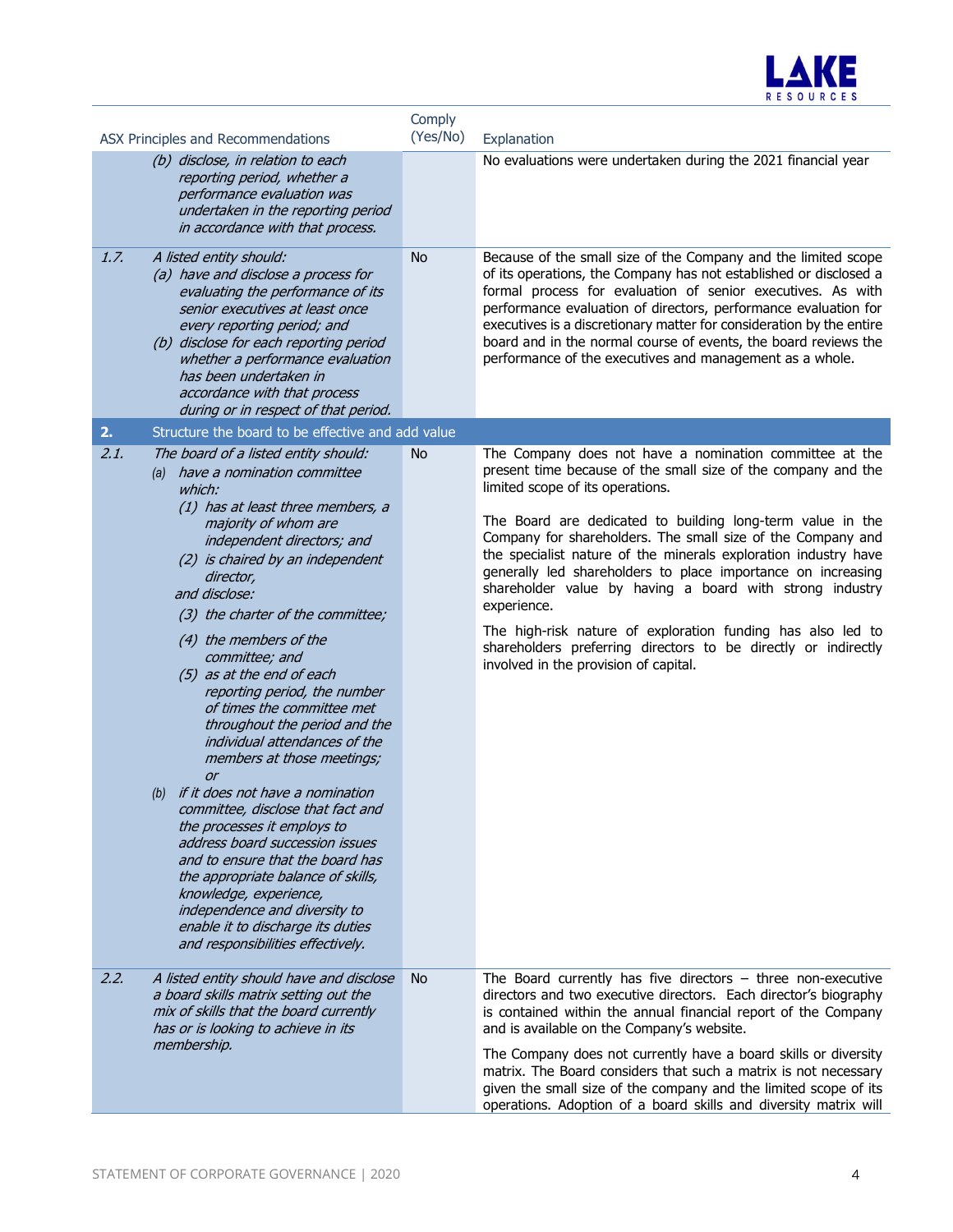

| ASX Principles and Recommendations |                                                                                                                                                                                                                                                                                                                                                                                                                                                                                                                                       | Comply<br>(Yes/No) | Explanation                                                                                                                                                                                                                                                                                                                                                                                                                                                                                                                                                                                                                                                  |
|------------------------------------|---------------------------------------------------------------------------------------------------------------------------------------------------------------------------------------------------------------------------------------------------------------------------------------------------------------------------------------------------------------------------------------------------------------------------------------------------------------------------------------------------------------------------------------|--------------------|--------------------------------------------------------------------------------------------------------------------------------------------------------------------------------------------------------------------------------------------------------------------------------------------------------------------------------------------------------------------------------------------------------------------------------------------------------------------------------------------------------------------------------------------------------------------------------------------------------------------------------------------------------------|
|                                    |                                                                                                                                                                                                                                                                                                                                                                                                                                                                                                                                       |                    | occur as the company continues to grow over the next year.                                                                                                                                                                                                                                                                                                                                                                                                                                                                                                                                                                                                   |
| 2.3.                               | A listed entity should disclose:<br>(a) the names of the directors<br>considered by the board to be<br>independent directors;<br>(b) if a director has an interest,<br>position, association or relationship<br>of the type described in Box 2.3<br>but the board is of the opinion that<br>it does not compromise the<br>independence of the director, the<br>nature of the interest, position or<br>relationship in question and an<br>explanation of why the board is of<br>that opinion; and<br>(c) the length of service of each | Yes                | The Chair, Mr Stuart Crow, appointed on 14 November 2016, is a<br>non-executive director and shareholder, yet is not a substantial<br>security holder of the Company that it would breach the factors<br>relevant to assessing the independence of a director per box 2.3.<br>The Board considers that Mr Crow has demonstrated the<br>appropriate experience, skills and integrity to act independently<br>and without compromise in the best interests of the company, its<br>shareholders and the community.<br>Dr Robert Trzebski and Ms Amalia Saenz are considered to be<br>independent by the Board.                                                  |
| 2.4.                               | director.<br>A majority of the board of a listed                                                                                                                                                                                                                                                                                                                                                                                                                                                                                      | Yes                | The Board has a majority of independent directors.                                                                                                                                                                                                                                                                                                                                                                                                                                                                                                                                                                                                           |
|                                    | entity should be independent directors.                                                                                                                                                                                                                                                                                                                                                                                                                                                                                               |                    | Consistent with the size of the Group and its activities, the<br>Board is currently comprised of five (5 directors), of which three<br>are currently considered to be independent directors.                                                                                                                                                                                                                                                                                                                                                                                                                                                                 |
| 2.5.                               | The chair of the board of a listed entity<br>should be an independent director and,<br>in particular, should not be the same<br>person as the CEO of the entity.                                                                                                                                                                                                                                                                                                                                                                      | <b>Yes</b>         | The Chair, Mr Stuart Crow, is a non-executive director.<br>Whilst Mr Crow is a shareholder of the Company he is deemed not<br>to be a substantial security holder and therefore meets the criteria<br>as set out in the ASX guidance on corporate governance.<br>Mr Promnitz is the CEO/Managing Director.                                                                                                                                                                                                                                                                                                                                                   |
| 2.6.                               | A listed entity should have a program<br>for inducting new directors and for<br>periodically reviewing whether there is<br>a need for existing directors to<br>undertake professional development to<br>maintain the skills and knowledge<br>needed to perform their role as<br>directors effectively.                                                                                                                                                                                                                                | Yes                | The Board has an induction process for new Directors and ensure<br>that the directors have the appropriate balance of skills,<br>knowledge, experience and diversity to enable them to perform<br>their roles and responsibilities effectively. The directors are also<br>involved in other public companies and attend seminars and<br>industry conferences which enable them to maintain their<br>understanding of relevant industry matters and technical<br>advancements. The Board ensures that its members understand<br>the company's operations, including site visits where appropriate<br>(this is currently restricted due to Covid-19 pandemic). |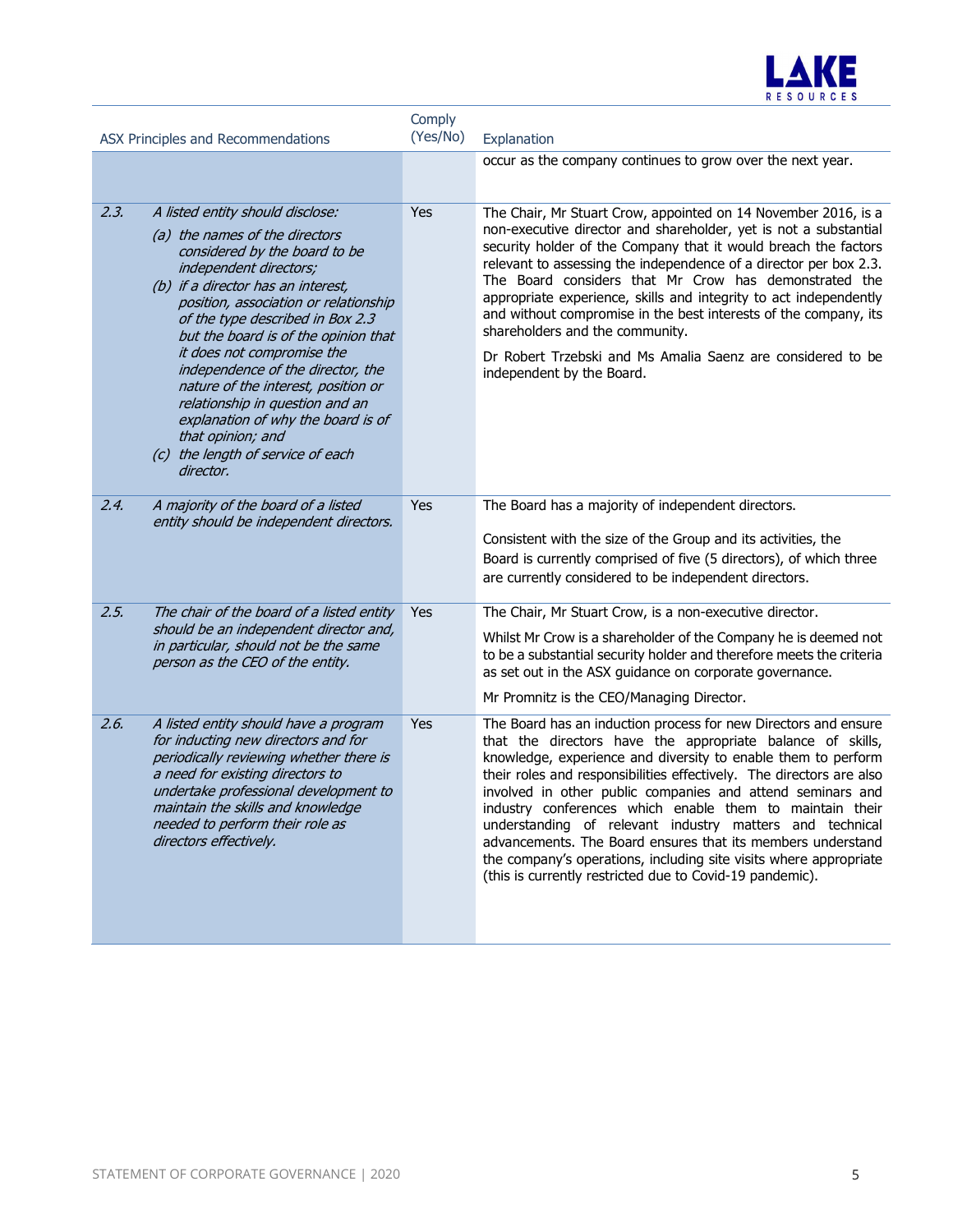

**3.** Instill a culture of acting lawfully, ethically and responsibly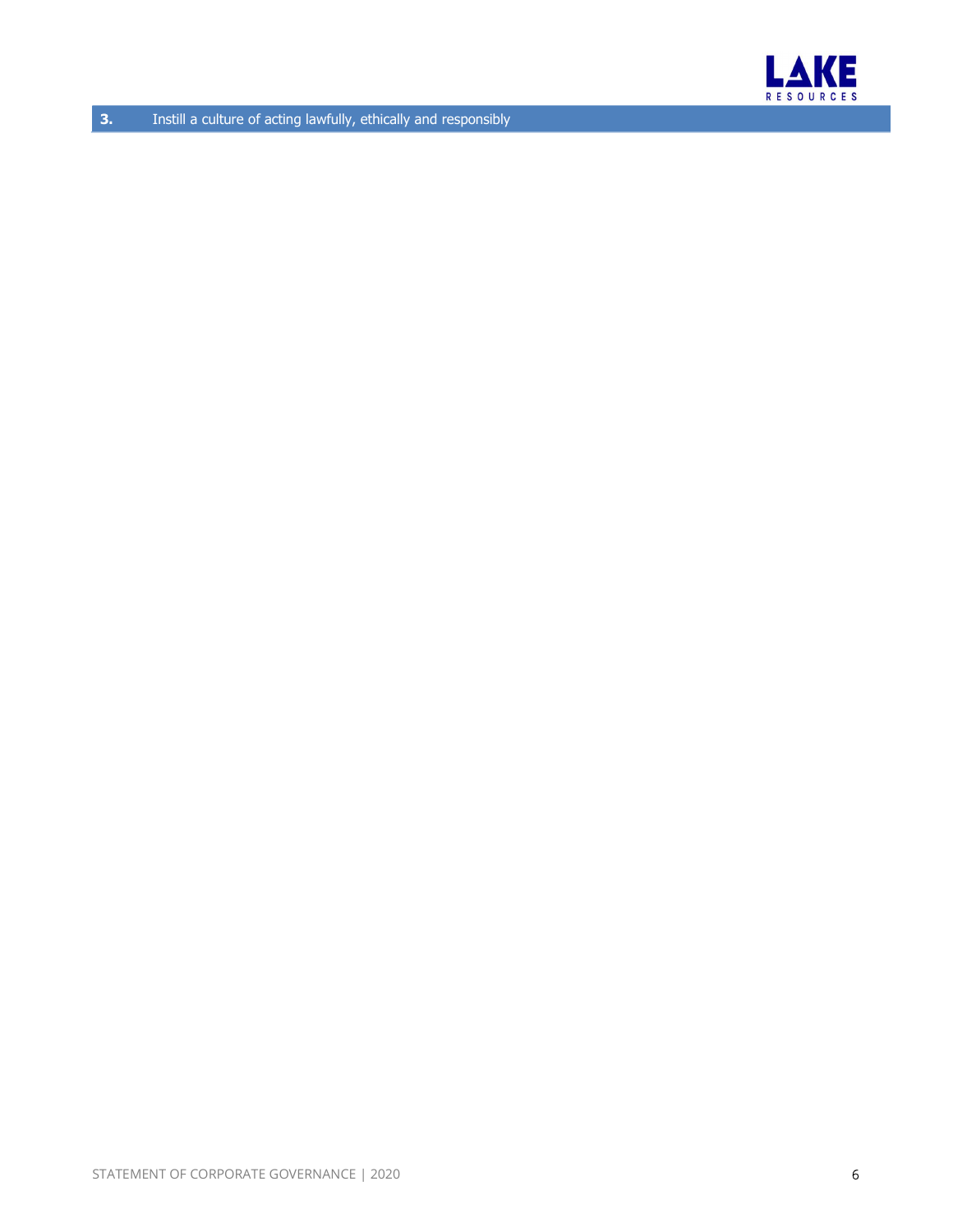

| 3.1. | A listed entity should articulate and | Yes | The Board acknowledges and emphasises the importance of all     |
|------|---------------------------------------|-----|-----------------------------------------------------------------|
|      | disclose its values.                  |     | directors, employees, contractors and agents maintaining the    |
|      |                                       |     | highest standards of corporate governance and ethical conduct.  |
|      |                                       |     | Directors are obliged to be independent in judgement and ensure |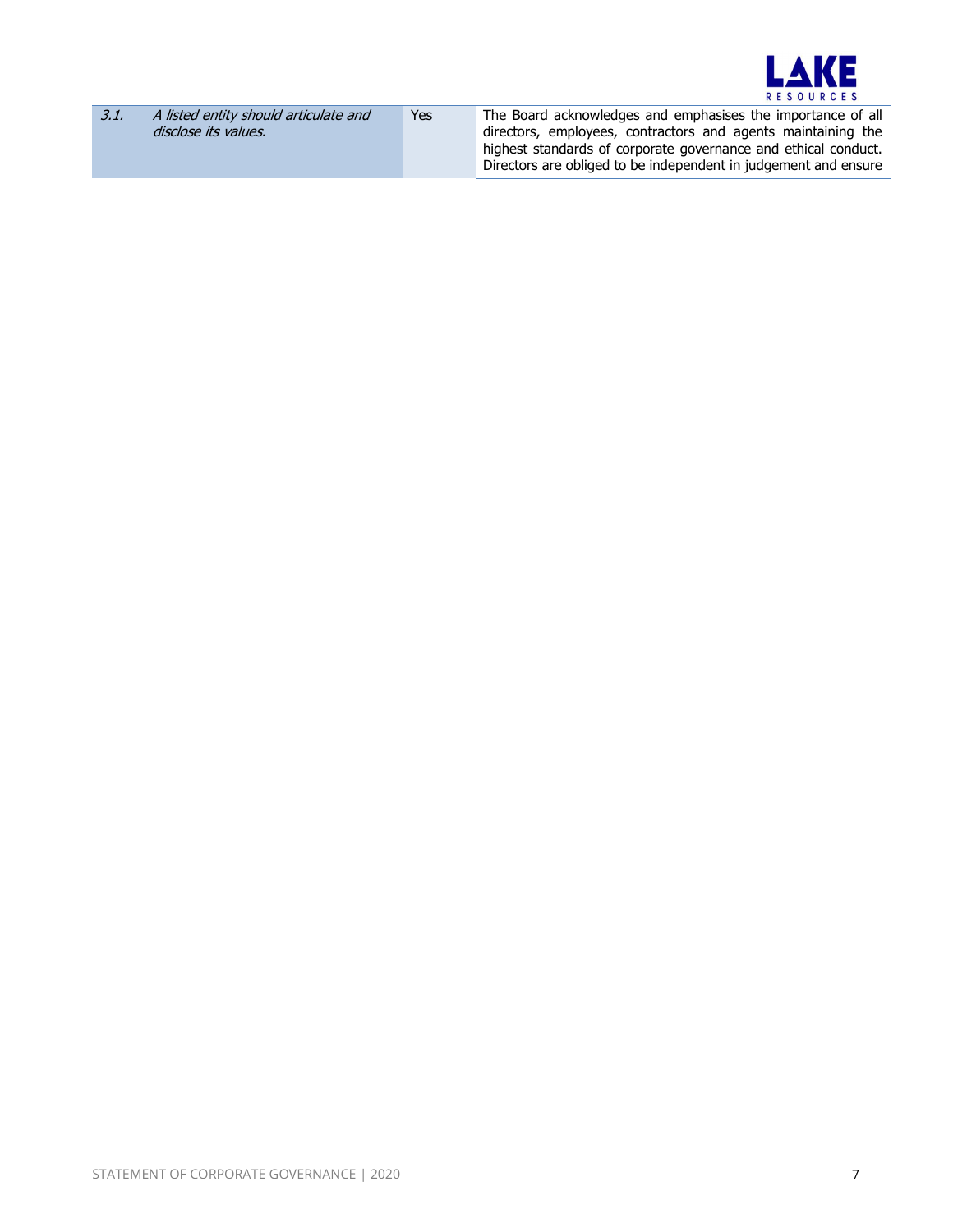

 that all reasonable steps are taken to ensure due care is taken by the board in making sound decisions. The Company has an established reputation for the highest standard of ethical conduct - for example, it has never made facilitation payments to government officials in overseas countries.

The Company has a code of conduct for its directors, senior executives and employees and is published on the Company's website. Key items of the Company's code of conduct, are set out below:

- avoid conflicts and make full disclosure of any possible conflicts of interest,
- act honestly with integrity and in good faith;
- take great care to ensure the integrity and security of all the Company's confidential information;
- All personal information of the Company's suppliers, customers and employees is to be treated as confidential;
- Treat each other and all suppliers, competitors, clients, customers and other stakeholders fairly and with respect;
- Comply with all laws and regulations relating to the Company;
- Ensure timely and full disclosure of material to the ASX; and
- Report any instances of actual or suspected fraudulent or unethical behavior.

The Board takes ultimate responsibility for these matters. In fulfilling their duties, each director may obtain independent professional advice at the Company's expense, subject to prior approval of the Chair, whose approval will not be unreasonably withheld.

- 3.2. A listed entity should:
	- (a) have and disclose a code of conduct for its directors, senior executives and employees; and
	- (b) ensure that the board or a committee of the board is informed of any material breaches of that code.
- 3.3. A listed entity should:
	- (a) have and disclose a whistleblower policy: and
	- (b) ensure that the board or a committee of the board is informed of any material incident reported under that policy.
- 3.4. A listed entity should:
	- (a) have and disclose an anti-bribery and corruption policy; and
	- (b) ensure that the board or a committee of the board is informed of any material breaches of that policy.
- 4. Safeguard the integrity of corporate reports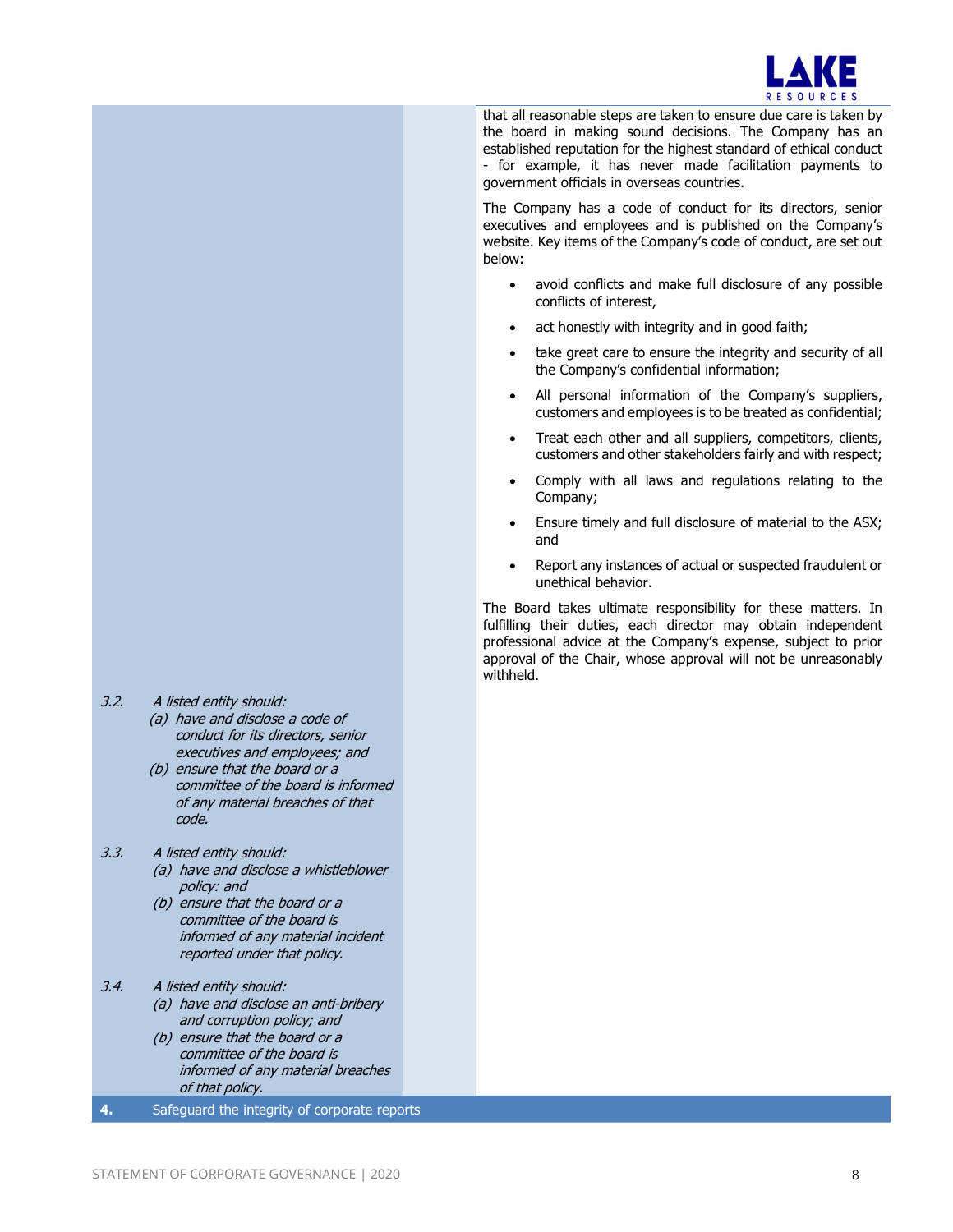

| 4.1.         | The board of a listed entity should:<br>(a) have an audit committee which:<br>(1) has at least three members, all<br>of whom are non-executive<br>directors and a majority of<br>whom are independent<br>directors; and<br>(2) is chaired by an independent<br>director, who is not the chair<br>of the board,<br>and disclose:<br>(3) the charter of the committee;<br>(4) the relevant qualifications and<br>experience of the members of<br>the committee; and<br>(5) in relation to each reporting<br>period, the number of times<br>the committee met throughout<br>the period and the individual<br>attendances of the members<br>at those meetings; or<br>(b) if it does not have an audit<br>committee, disclose that fact and<br>the processes it employs that<br>independently verify and safeguard<br>the integrity of its corporate<br>reporting, including the processes<br>for the appointment and removal<br>of the external auditor and the<br>rotation of the audit engagement<br>partner. | No         | The Company does not currently have an audit committee and<br>the role of the audit committee is carried out by the full Board.<br>The small size of the Company with the five directors as the only<br>persons overseeing company operations including authorising<br>contracts and large disbursements, means there is close and<br>direct contact in all aspects of implementing and monitoring all<br>financial systems and reporting.<br>The half-yearly and annual reports are audited by external<br>auditors, BDO Audit, who demonstrate quality and<br>independence. The external auditor provides an annual<br>declaration of their independence to the Company. The external<br>auditor attends the annual general meetings of the Company to<br>answer shareholder questions about the conduct of the audit<br>and the preparation and content of the audit report. |
|--------------|-------------------------------------------------------------------------------------------------------------------------------------------------------------------------------------------------------------------------------------------------------------------------------------------------------------------------------------------------------------------------------------------------------------------------------------------------------------------------------------------------------------------------------------------------------------------------------------------------------------------------------------------------------------------------------------------------------------------------------------------------------------------------------------------------------------------------------------------------------------------------------------------------------------------------------------------------------------------------------------------------------------|------------|---------------------------------------------------------------------------------------------------------------------------------------------------------------------------------------------------------------------------------------------------------------------------------------------------------------------------------------------------------------------------------------------------------------------------------------------------------------------------------------------------------------------------------------------------------------------------------------------------------------------------------------------------------------------------------------------------------------------------------------------------------------------------------------------------------------------------------------------------------------------------------|
| 4.2.<br>4.3. | The board of a listed entity should,<br>before it approves the entity's financial<br>statements for a financial period,<br>receive from its CEO and CFO a<br>declaration that, in their opinion, the<br>financial records of the entity have<br>been properly maintained and that the<br>financial statements comply with the<br>appropriate accounting standards and<br>give a true and fair view of the<br>financial position and performance of<br>the entity and that the opinion has<br>been formed on the basis of a sound<br>system of risk management and<br>internal control which is operating<br>effectively.<br>A listed entity should disclose its<br>process to verify the integrity of any                                                                                                                                                                                                                                                                                                   | Yes<br>Yes | Prior to approving the Company's financial statements, the<br>managing director and the person performing the role of CFO<br>advise the Board that the declaration in accordance with the<br>Corporations Act is founded on a sound system of risk<br>management and internal control and that the system is operating<br>effectively in all material respects in relation to financial reporting<br>risks.<br>The Board received a CEO/CFO declaration before it approved the<br>Company's financial statements for all financial periods in the<br>reporting period.<br>The external auditor attends each annual general meeting of the<br>Company and is available to answer questions from security                                                                                                                                                                         |
|              | periodic corporate report it releases to<br>the market that is not audited or<br>reviewed by an external auditor.                                                                                                                                                                                                                                                                                                                                                                                                                                                                                                                                                                                                                                                                                                                                                                                                                                                                                           |            | holders relevant to the audit.<br>Major non-financial reports are reviewed by yhe Board before<br>release and reports on exploration and drilling activities are signed<br>by a competent person as set out in the JORC code 2012.                                                                                                                                                                                                                                                                                                                                                                                                                                                                                                                                                                                                                                              |
| 5.           | Make timely and balanced disclosure                                                                                                                                                                                                                                                                                                                                                                                                                                                                                                                                                                                                                                                                                                                                                                                                                                                                                                                                                                         |            |                                                                                                                                                                                                                                                                                                                                                                                                                                                                                                                                                                                                                                                                                                                                                                                                                                                                                 |
| 5.1.         | A listed entity should have and disclose<br>a written policy for complying with its                                                                                                                                                                                                                                                                                                                                                                                                                                                                                                                                                                                                                                                                                                                                                                                                                                                                                                                         | Yes        | The Company has a policy that all shareholders, investors and the                                                                                                                                                                                                                                                                                                                                                                                                                                                                                                                                                                                                                                                                                                                                                                                                               |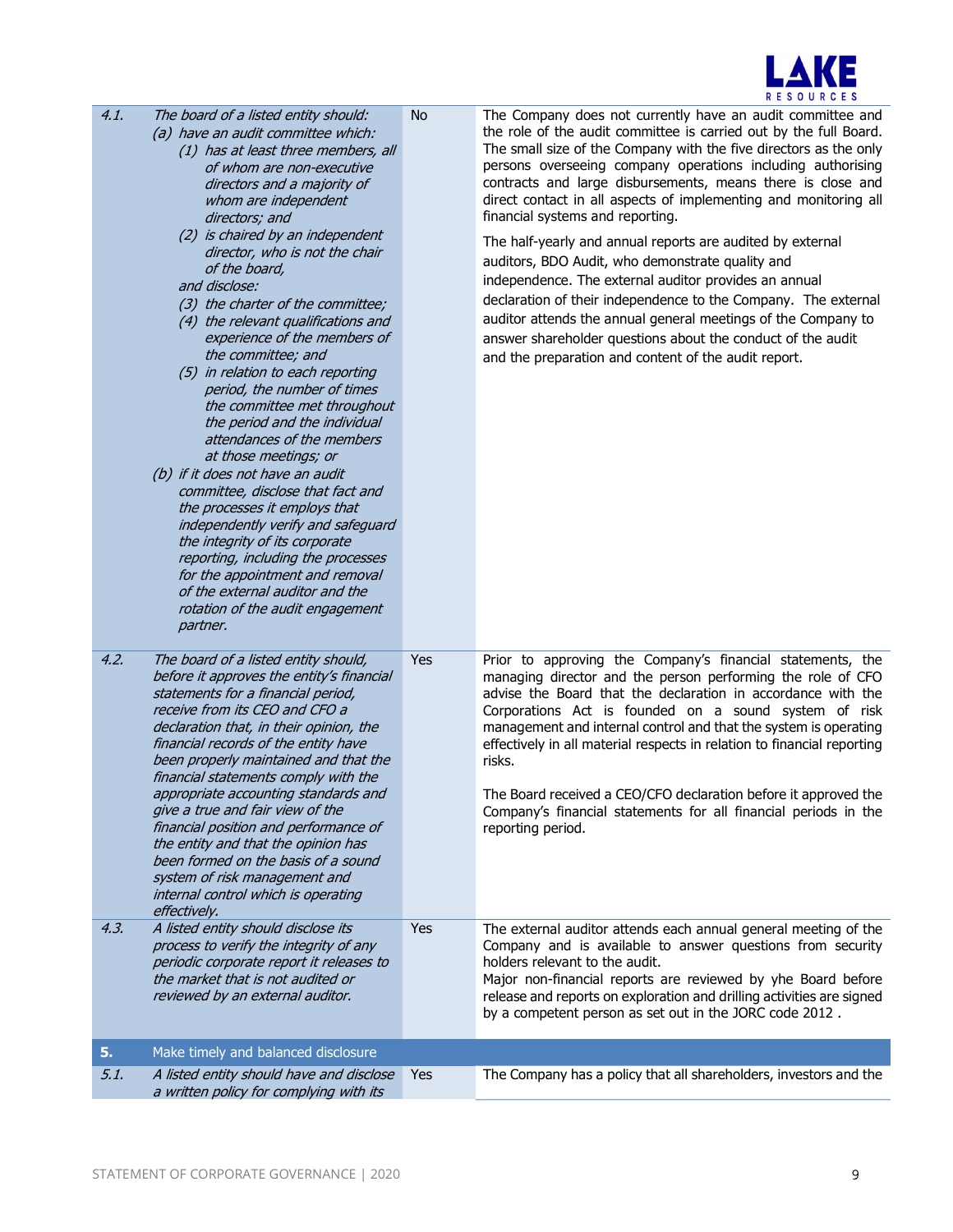

continuous disclosure obligations under listing rule 3.1.

5.2. A listed entity should ensure that its board receives copies of all material market announcements promptly after

5.3. A listed entity that gives a new and substantive investor or analyst presentation should release a copy of the presentation materials on the ASX Market Announcements Platform ahead

they have been made.

of the presentation.

general public have timely and equal access to the company's information.

As an exploration company, there is regular reporting to shareholders through the ASX Periodic Disclosure requirements, which call for quarterly operational and cash flow reporting. This reporting is additional to more conventional reporting by all companies of half yearly and annual financial results.

 All of the company's quarterly and annual reports and other disclosures are made available on the Company website.

The Board is thoroughly aware of its Continuous Disclosure obligations which require immediate reporting of material events, particularly in relation to exploration progress. The Company has a demonstrated history of disclosure, through ASX announcements, of material events such as exploration results and joint ventures.

The Board takes ultimate responsibility for these matters by following the ASX Listing Rule disclosure requirements rigorously, and does not consider adoption and disclosure of a formal disclosure policy outside of this corporate governance statement is appropriate at this stage.

| 6.   | Respect the rights of security holders                                                                                             |            |                                                                                                                                                                                                                                                                                                                                                                                                                                                                                                                                                                             |
|------|------------------------------------------------------------------------------------------------------------------------------------|------------|-----------------------------------------------------------------------------------------------------------------------------------------------------------------------------------------------------------------------------------------------------------------------------------------------------------------------------------------------------------------------------------------------------------------------------------------------------------------------------------------------------------------------------------------------------------------------------|
| 6.1. | A listed entity should provide<br>information about itself and its<br>governance to investors via its website.                     | <b>Yes</b> | The Company maintains a website containing comprehensive<br>information on the Company including a company profile,<br>corporate strategy, policy statements including corporate<br>governance, board of directors, newsflashes and contact<br>information.<br>All of the Company's quarterly, half year and annual reports and<br>other disclosures are available on the Company website:<br>http://www.lakeresources.com.au.                                                                                                                                              |
| 6.2. | A listed entity should have an investor<br>relations program that facilitates<br>effective two-way communication with<br>investors | <b>Yes</b> | Shareholders are entitled to vote on significant matters impacting<br>on the business, which include the election and remuneration of<br>directors, changes to the constitution and receipt of annual and<br>interim financial statements. The Directors are personally<br>acquainted with many of the shareholders of the Company and<br>encourage them to visit the Company's office to view the<br>exploration data and discuss the progress of the exploration<br>program with the managing director.<br>The Company communicates with shareholders via releases to the |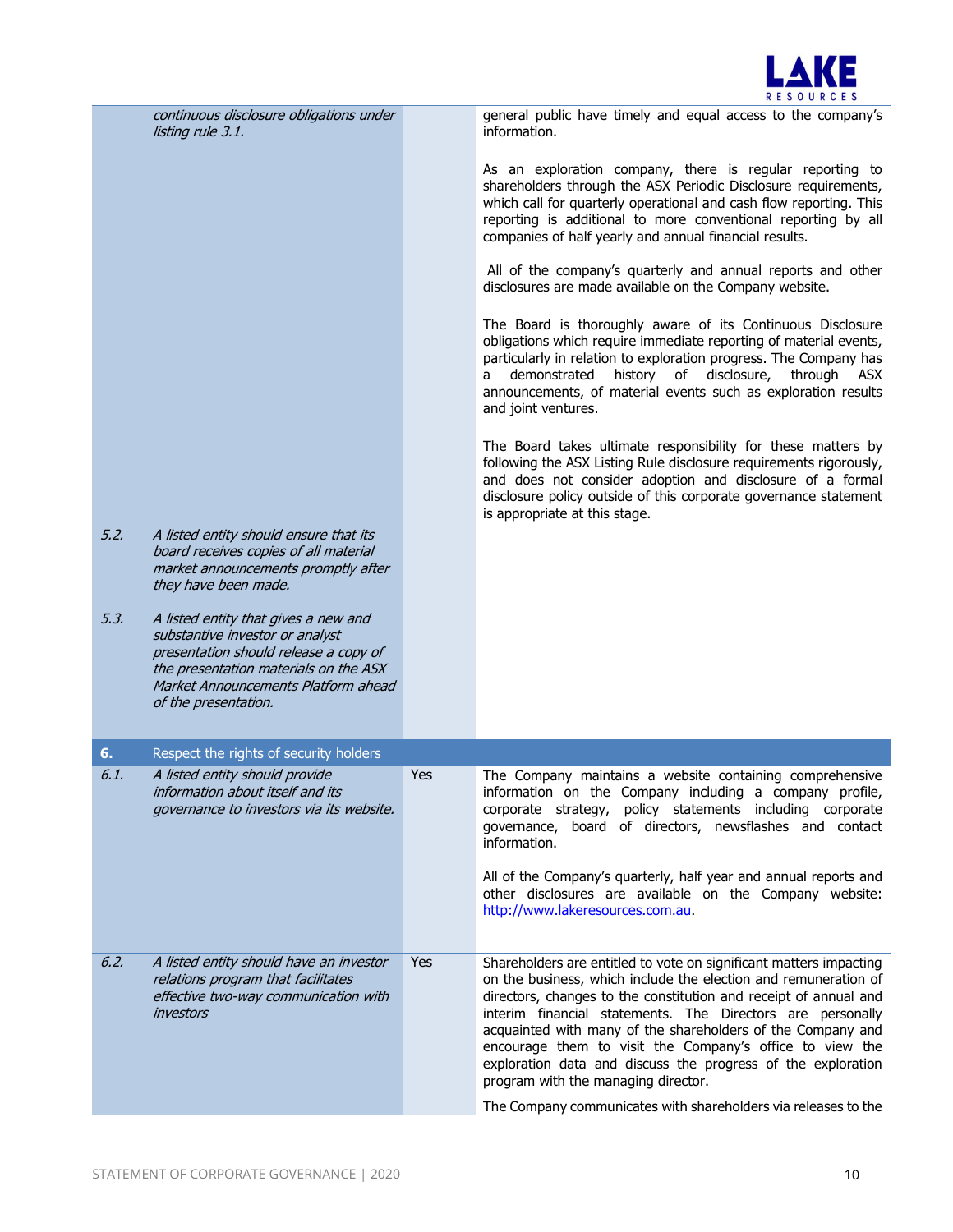

|      |                                                                                                                                                                                                                                                                                                                                                                                                                                                                                                                                                                                                                                                                                                                                                                      |           | market on the ASX platform, through the Company's website, by<br>information provided directly to shareholders at briefing meetings<br>open to all shareholders and the public and at general meetings.<br>Telephonic, email and written communications from shareholders<br>are dealt with promptly, usually by the managing director.                                                                                                                                                                                                                                                                                                                                            |
|------|----------------------------------------------------------------------------------------------------------------------------------------------------------------------------------------------------------------------------------------------------------------------------------------------------------------------------------------------------------------------------------------------------------------------------------------------------------------------------------------------------------------------------------------------------------------------------------------------------------------------------------------------------------------------------------------------------------------------------------------------------------------------|-----------|------------------------------------------------------------------------------------------------------------------------------------------------------------------------------------------------------------------------------------------------------------------------------------------------------------------------------------------------------------------------------------------------------------------------------------------------------------------------------------------------------------------------------------------------------------------------------------------------------------------------------------------------------------------------------------|
| 6.3. | A listed entity should disclose how it<br>facilitates and encourages participation<br>at meetings of security holders.                                                                                                                                                                                                                                                                                                                                                                                                                                                                                                                                                                                                                                               | Yes       | The Company encourages shareholders to attend and participate<br>in general meetings. If a shareholder wishes to provide a<br>comment or question and is not able to attend the meeting, the<br>Company will address this as part of the meeting.                                                                                                                                                                                                                                                                                                                                                                                                                                  |
| 6.4. | A listed entity should ensure that all<br>substantive resolutions at a meeting of<br>security holders are decided by a poll<br>rather than by a show of hands.                                                                                                                                                                                                                                                                                                                                                                                                                                                                                                                                                                                                       | Yes       | All resolutions at general meetings are decided by a poll.                                                                                                                                                                                                                                                                                                                                                                                                                                                                                                                                                                                                                         |
| 6.5. | A listed entity should give security<br>holders the option to receive<br>communications from, and send<br>communications to, the entity and its<br>security registry electronically.                                                                                                                                                                                                                                                                                                                                                                                                                                                                                                                                                                                 | Yes       | Security holders are given the option to receive communications<br>electronically                                                                                                                                                                                                                                                                                                                                                                                                                                                                                                                                                                                                  |
| 7.   | Recognise and manage risk                                                                                                                                                                                                                                                                                                                                                                                                                                                                                                                                                                                                                                                                                                                                            |           |                                                                                                                                                                                                                                                                                                                                                                                                                                                                                                                                                                                                                                                                                    |
| 7.1. | The Board of a listed entity should:<br>(a) have a committee or committees<br>to oversee risk, each of which:<br>(1) has at least three members, a<br>majority of whom are<br>independent directors; and<br>(2) is chaired by an independent<br>director,<br>and disclose:<br>(3) the charter of the committee;<br>(4) the members of the<br>committee; and<br>(5) as at the end of each<br>reporting period, the number<br>of times the committee met<br>throughout the period and the<br>individual attendances of the<br>members at those meetings;<br>or<br>(b) if it does not have a risk<br>committee or committees that<br>satisfy (a) above, disclose that fact<br>and the processes it employs for<br>overseeing the entity's risk<br>management framework. | No        | The Company does not currently have a risk committee and the<br>role of the risk committee is carried out by the full Board. The<br>small size of the Company does not warrant establishment of a<br>separate risk committee. The Board sets the framework for the<br>Company's long term success, approving its annual budget,<br>assessing business risks and providing overall risk management<br>policy guidance.<br>The Board monitors all aspects of the business from the<br>operational level through to strategic level risks, including safety,<br>ethical and environmental performance, on a continuing basis to<br>ensure compliance with laws and ethical behaviour. |
| 7.2. | The board or a committee of the board<br>should:<br>(a) review the entity's risk<br>management framework at least<br>annually to satisfy itself that it<br>continues to be sound; and that<br>the entity is operating with due<br>regard to the risk appetite set by<br>the board; and                                                                                                                                                                                                                                                                                                                                                                                                                                                                               | <b>No</b> | The managing director reports regularly to the Board on the<br>effectiveness of the Company's management of its material<br>business risk. The greatest risk, of course, is the low probability<br>of success for minerals exploration. The managing director has<br>advised the Board that he believes the company's management<br>of its material business risks is effective.                                                                                                                                                                                                                                                                                                   |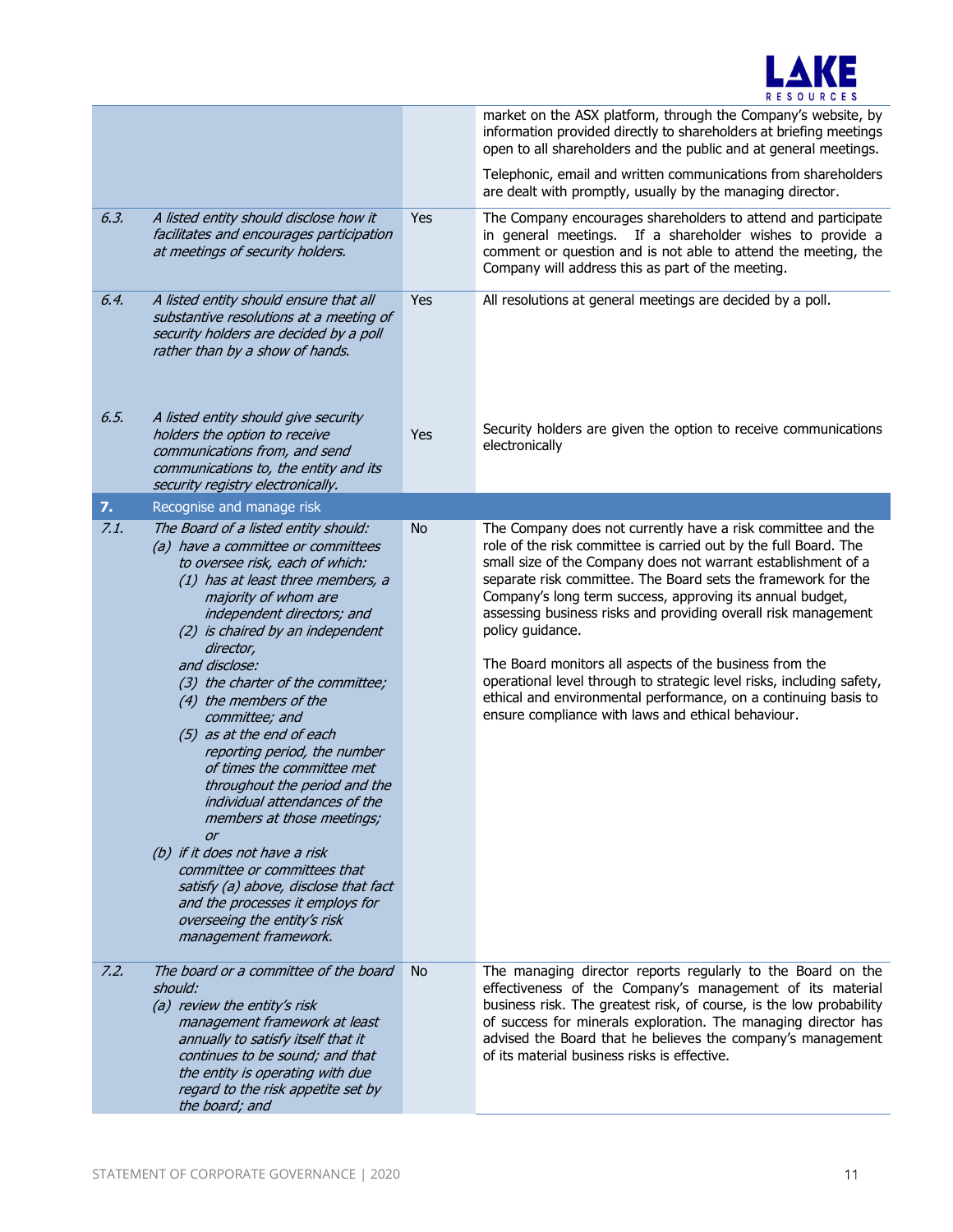

|      | (b) disclose in relation to each<br>reporting period, whether such a<br>review has taken place.                                                                                                                                                                                                                                                                                                                                                                                                                                                                                                                                                                                                                                                                                                                                    |           |                                                                                                                                                                                                                                                                                                                                                                                                                                     |
|------|------------------------------------------------------------------------------------------------------------------------------------------------------------------------------------------------------------------------------------------------------------------------------------------------------------------------------------------------------------------------------------------------------------------------------------------------------------------------------------------------------------------------------------------------------------------------------------------------------------------------------------------------------------------------------------------------------------------------------------------------------------------------------------------------------------------------------------|-----------|-------------------------------------------------------------------------------------------------------------------------------------------------------------------------------------------------------------------------------------------------------------------------------------------------------------------------------------------------------------------------------------------------------------------------------------|
| 7.3. | A listed entity should disclose:<br>(a) if it has an internal audit function,<br>how the function is structured and<br>what role it performs; or<br>(b) if it does not have an internal audit<br>function, that fact and the<br>processes it employs for evaluating<br>and continually improving the<br>effectiveness of its risk<br>management and internal control<br>processes.                                                                                                                                                                                                                                                                                                                                                                                                                                                 | Yes       | The Company did not have an internal audit function during the<br>reporting period and did not disclose the processes it used to<br>improve risk management. Nonetheless, it remains committed to<br>effective management and control of these factors. The<br>effectiveness of the Company's risk management and internal<br>control processes are subject to continual review by the Board.                                       |
| 7.4. | A listed entity should disclose whether<br>it has any material exposure to<br>environmental or social risks and, if it<br>does, how it manages or intends to<br>manage those risks.                                                                                                                                                                                                                                                                                                                                                                                                                                                                                                                                                                                                                                                | Yes       | As the Company is a mining exploration / development company<br>due to its highly technical operations there is inevitable<br>exposure to economic, environmental and social sustainability<br>risk. All material risks have been previously announced to the<br>market, in accordance with its continuous and other disclosure<br>obligations pursuant to the ASX Listing Rules and the<br>Corporations Act 2001 (Cth).            |
| 8.   | Remunerate fairly and responsibly                                                                                                                                                                                                                                                                                                                                                                                                                                                                                                                                                                                                                                                                                                                                                                                                  |           |                                                                                                                                                                                                                                                                                                                                                                                                                                     |
| 8.1. | The Board of a listed entity should:<br>(a) have a remuneration committee<br>which:<br>(1) has at least three members,<br>a majority of whom are<br>independent directors; and<br>(2) is chaired by an independent<br>director,<br>and disclose:<br>(3) the charter of the<br>committee;<br>(4) the members of the<br>committee; and<br>(5) as at the end of each<br>reporting period, the number<br>of times the committee met<br>throughout the period and<br>the individual attendances of<br>the members at those<br>meetings; or<br>(b) if it does not have a<br>remuneration committee,<br>disclose that fact and the<br>processes it employs for setting<br>the level and composition of<br>remuneration for directors and<br>senior executives and ensuring<br>that such remuneration is<br>appropriate and not excessive. | <b>No</b> | The Company does not currently have a remuneration<br>committee and the role of the remuneration committee is<br>carried out by the full Board with initial input from an ad hoc<br>subcommittee. The role of the Remuneration Committee has<br>been assumed by the full Board.<br>Any increase in the quantum available for paying directors' fees<br>is subject to approval by security holders at the annual general<br>meeting. |